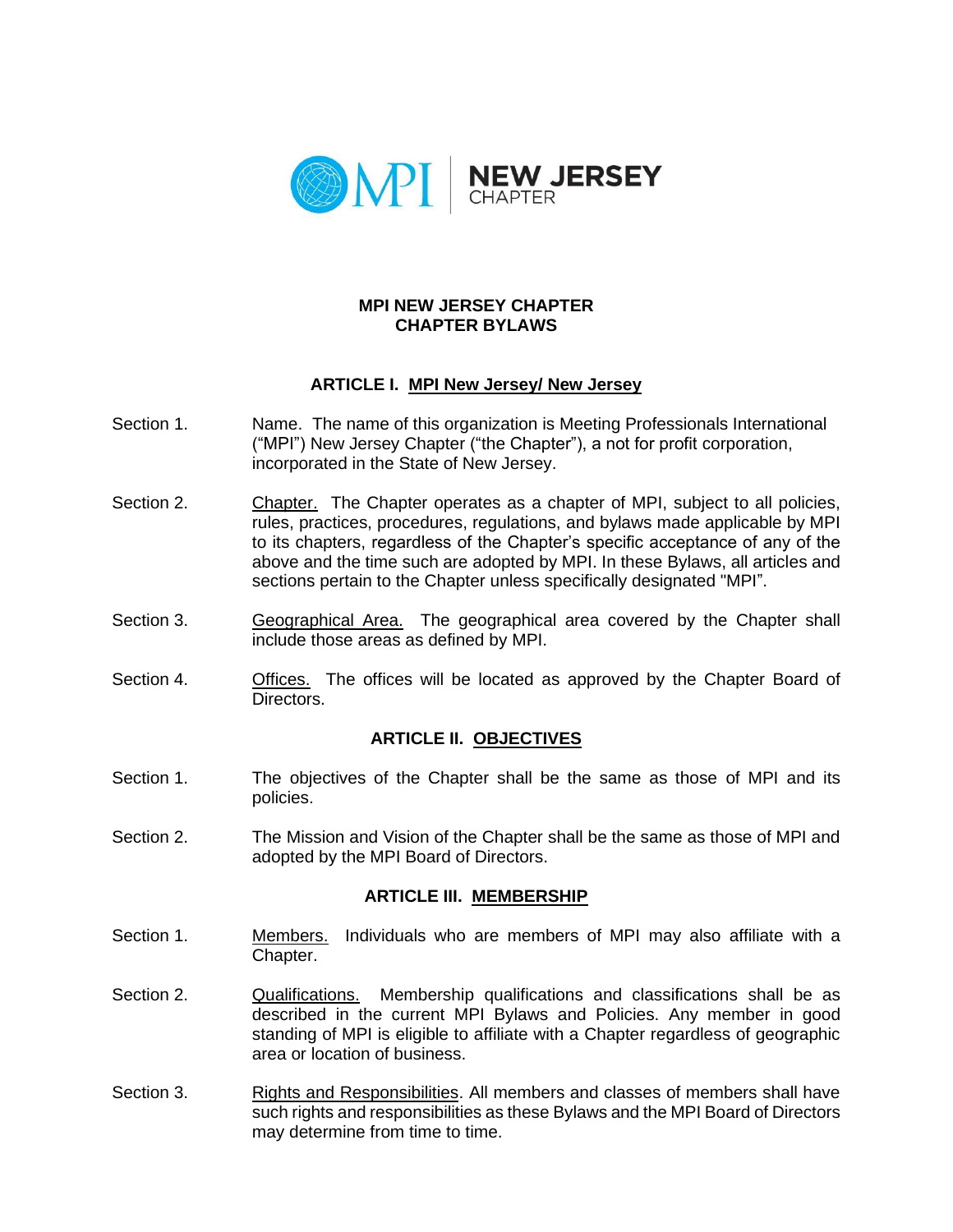Section 4. **Removal, Reinstatement and Resignation. Removal and resignation of** members and reinstatement of former members shall be as defined in the current MPI Bylaws and MPI Policies.

# **ARTICLE IV. DUES**

Section 1. Dues and Fees, Delinquencies and Cancellations. Policies related to membership fees, delinquencies and cancellations shall be as defined in the current MPI Bylaws and MPI Policies.

### **ARTICLE V. MEETINGS OF MEMBERS AND VOTING**

- Section 1. **Regular Members Meetings. Regular member meetings will be held at times** and places as determined by the Chapter Board of Directors.
- Section 2. Annual Members Meeting. The Annual Members Meeting shall be held at such place and date prior to June  $30<sup>th</sup>$  of each calendar year as may be determined by the Chapter Board of Directors. Officers and Directors shall be installed at such meeting in the presence of the membership.
- Section 3. Special Meetings. Special meetings may be called by any officer of the chapter within thirty (30) days of receipt of written request signed by at least twenty percent (20%) of the Chapter members. The business to be transacted at any Special Meeting shall be stated in the notice thereof.
- Section 4. Meeting Notices. Notice of meetings shall be sent by mail, facsimile or electronic media to each member at least twenty (20) days preceding the meeting.
- Section 5. Voting in Person. Each eligible member shall have one (1) vote, and may take part and vote in person or by proxy. Unless otherwise specifically provided in these Bylaws, a majority vote of those members, present and voting, in person or by proxy, shall govern.
- Section 6. Voting by Mail, Facsimile or Electronic Media. Proposals to be offered to the membership for mail, facsimile or electronic media (including e-mail to the address provided by the member to the organization), shall first be approved by the Chapter Board of Directors unless the proposals are endorsed by at least twenty percent (20%) of the voting members, in which case, Chapter Board of Directors' approval shall not be necessary. At least twenty percent (20%) of all members eligible to vote shall constitute a valid action and a majority of those voting shall determine the action.
- Section 7. Quorum of Members: At an annual or special meeting of members, a quorum shall consist of twenty percent (20%) of members entitled to vote, represented in person or by proxy. In the event a quorum is not present, those in attendance may adjourn the meeting until a quorum is present without further notice. If a quorum is present, the affirmative vote of a majority of votes shall be the act of the members unless the vote of a greater number is required by law, the Articles of Incorporation or these Bylaws.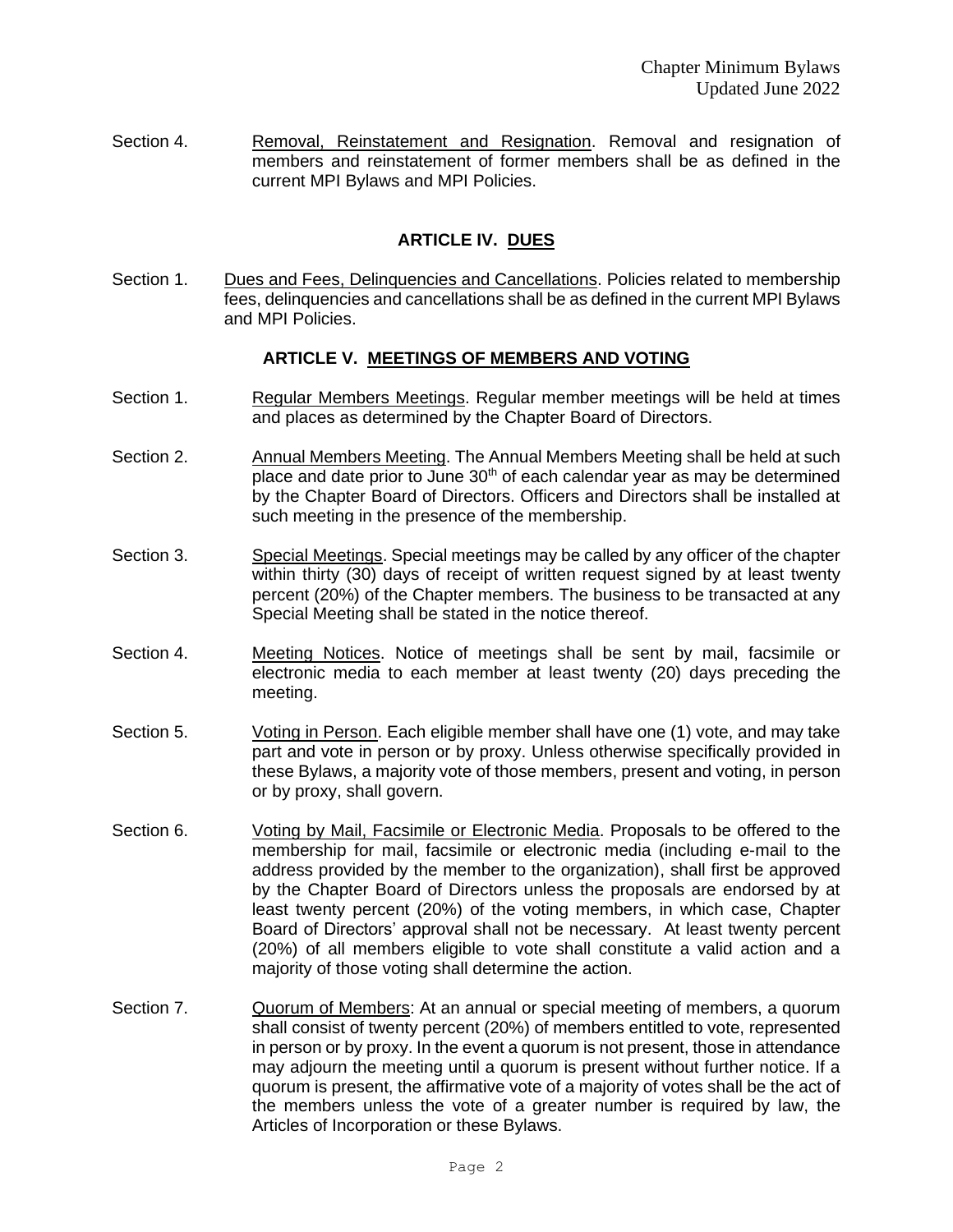- Section 8. Cancellation of Meetings. The Chapter Board of Directors, with or without cause, may cancel or postpone any regular meeting or Annual Members Meeting. If the Annual Members Meeting is postponed, provision shall be made to hold it within not less than thirty (30) days from postponement.
- Section 9. Rules of Order. The meetings and proceedings of the Chapter shall be modeled after the most current Robert's Rules of Order for parliamentary procedure, except as may be otherwise provided by law, the Articles of Incorporation or these Bylaws. If there is a dispute regarding meeting proceedings that cannot be resolved by reference to applicable law, the Articles of Incorporation, these bylaws, or MPI governing documents, then reference shall be made to Robert's Rules of Order to resolve the matter.
- Section 10. Elections. Chapter elections shall be conducted in accordance with MPI policies.

### **ARTICLE VI. OFFICERS**

- Section 1. Officers. The officers of the Chapter shall be Immediate Past President, President, President-elect, Vice President Finance, Vice President Membership, Vice President Education, and Vice President Communications and any additional officers deemed necessary by the Chapter Board of Directors as referenced in Section 8 of Article VII. With the exception of the Immediate Past President, officers shall be elected by the Chapter Board of Directors and as prescribed by MPI Bylaws and MPI Policies and shall serve until their successors have been duly elected and have assumed office.
- Section 2. **Eligibility.** Any member in good standing of MPI whose primary affiliation is with this Chapter is eligible for nomination and election to any elective office. It is preferable that the member have served on the Board of Directors for a minimum of one year.
- Section 3. Nomination and Election. Nominations will be made in accordance with these bylaws.
- Section 4. Term of Office. Each elected officer shall take office July 1 and shall serve for a term of one (1) year or until a successor is duly elected and installed. Each elected officer shall serve concurrently as a member of the Chapter Board of Directors and as a member of the Executive Committee, if the Chapter has chosen to establish an Executive Committee. The President Elect shall automatically become Chapter President on the first day of the next fiscal year following election as President Elect.
- Section 5. Term of office and Re-election. The President and/or President Elect, upon the recommendation of the Nomination Committee and as approved by the Chapter Board of Directors, may be re-nominated for an additional one-year term. The Vice Presidents may be re-elected to serve in the same office for up to three consecutive one-year terms. If selected to fill an unexpired one-year term, the extended term shall not be considered for determining eligibility for subsequent re-election to the office.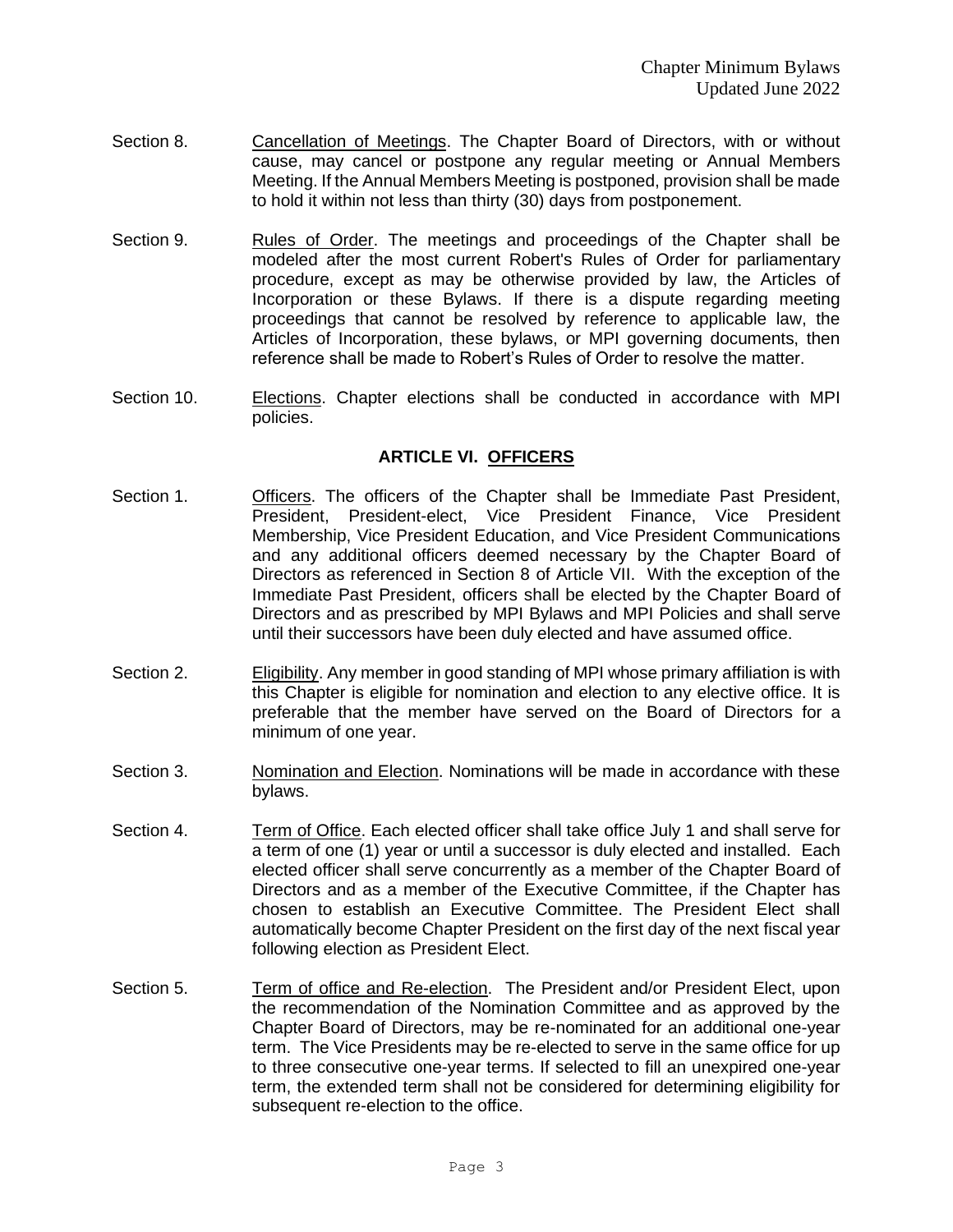Section 6. Vacancies and Removal. Vacancies in offices may be filled for the balance of the term by a majority vote of the Chapter Board of Directors at any regular Meeting. In the event a vacancy occurs after the nominating process is closed, but before the end of the current fiscal year, a person so selected to fill a vacancy shall serve until the end of the next fiscal year an until a successor is duly nominated and elected in accordance with these bylaws. The Chapter Board of Directors, at its discretion, may remove any officer by a two-thirds (2/3) vote of all members of the Board. However, a vacancy in the office of Immediate Past President shall be filled for the balance of the term by the last Immediate Past President willing to serve. A vacancy in the office of

President shall be filled for the balance of the term by the President-elect or Immediate Past President, whichever is determined by a majority vote of the Board of Directors. A vacancy in any Vice President position shall be determined by a majority vote of the Board of Directors.

### **ARTICLE VII. DUTIES OF OFFICERS**

Section 1. **President. The President shall serve as chair of both the Chapter Board of** Directors and the Executive Committee, if the Chapter has chosen to establish an Executive Committee. The President shall also serve as an ex-officio member on all committees except the Governance and Nominating Committee.

> At the Annual Meeting and at such other times, the President shall communicate to the members such matters and make such suggestions that will promote the welfare and increase the usefulness of the Chapter. The President shall perform such other duties as or as may be prescribed by the Chapter Board of Directors.

- Section 2. **President-elect. The President-elect shall preside at all Chapter meetings in** the absence of the President, work with officers to ensure chapter minimum standards are met, develop leadership succession planning strategies for the chapter and shall perform such other duties that may be delegated by the President and/or the Chapter Board of Directors. In the absence of the President or the President's inability or refusal to act, the President-elect shall perform the duties of the President.
- Section 3. Immediate Past President. The Immediate Past President shall serve as the Governance and Nominating Committee Chair, ensuring compliance and support of chapter bylaws and policy, and shall perform other duties that may be delegated by the President and/or the Chapter Board of Directors.
- Section 4. <u>Vice President Finance.</u> The Vice President Finance shall oversee the Chapter's funds and financial records. The VP Finance shall oversee collection of all funds and/or assessments; shall establish proper accounting procedures for the handling of funds; and shall be responsible for keeping the funds in such banks, trust companies, and/or investments as are approved by the Executive Committee, if the Chapter has chosen to establish an Executive Committee.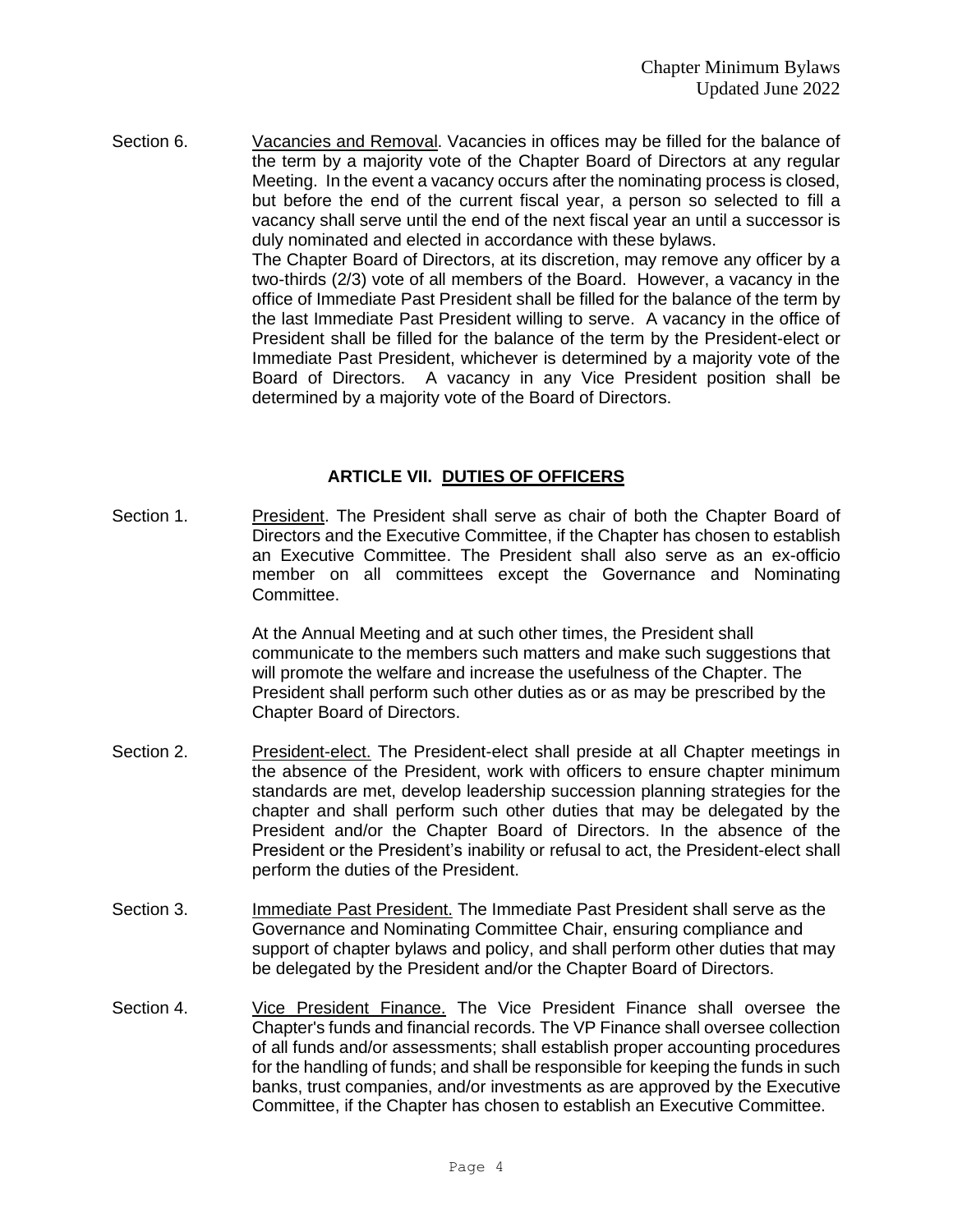The Vice President Finance shall report on the financial condition of the Chapter at all meetings of the Board of Directors and at other times when called upon by the President. The Vice President Finance shall be responsible for making sure that the Chapter tax reports to MPI and governmental agencies are filed as required.

- Section 5. Vice President Membership. The Vice President Membership shall oversee new member recruitment, new member orientation, member recognition programs, scholarships and Chapter retention. The Vice President Membership will access membership reports including new members and retention from the MPI database and report at all meetings of the Board of Directors and at other times when called upon by the President.
- Section 6. Vice President Education. The Vice President Education shall oversee the educational offerings of the Chapter, to include program planning and educational alignment with the MPI strategic plan. The Vice President Education shall also oversee registration, logistics, content and speaker sourcing for all meetings. The Vice President Education will report at all meetings of the Board of Directors and at other times when called upon by the President.
- Section 7. Vice President Communications. The Vice President Communications shall oversee the chapter communications. Vice President of Communications will oversee the timely communications as needed to provide effective newsworthy information to the membership. In addition, the Vice President Communications shall oversee the production of the chapter newsletter and website, their content and accuracy, and all written communication that is provided by the chapter both internally and externally. The Vice President Communications shall also ensure that all written communications follow the chapter's strategic business plan MPI policies, procedures and brand guidelines. The Vice President Communications will report at all meetings of the Board of Directors and at other times when called upon by the President.
- Section 8. Other Officer Positions. Officer positions other than those specified in these Bylaws may be established, and their duties specified by, the Chapter Board of Directors.

## **ARTICLE VIII. BOARD OF DIRECTORS**

- Section 1. Authority and Responsibility. The governing body shall be the Chapter Board of Directors. The Chapter Board or Directors is responsible for reviewing and approving the Chapter's strategic business plan in accordance with MPI strategic Mission and Vision. The Chapter Board of Directors oversees financial integrity and monitors performance against achievement of strategy and long-term vision. The Chapter Board of Directors shall be responsible for the hiring and continual performance assessment of paid staff. The Chapter Board of Directors shall have other powers and authority as granted to it by these bylaws.
- Section 2. Composition. Including the officers, the Board of Directors shall consist of 10 members, as permitted by applicable law, but no few than 7 members and no more than 25 members.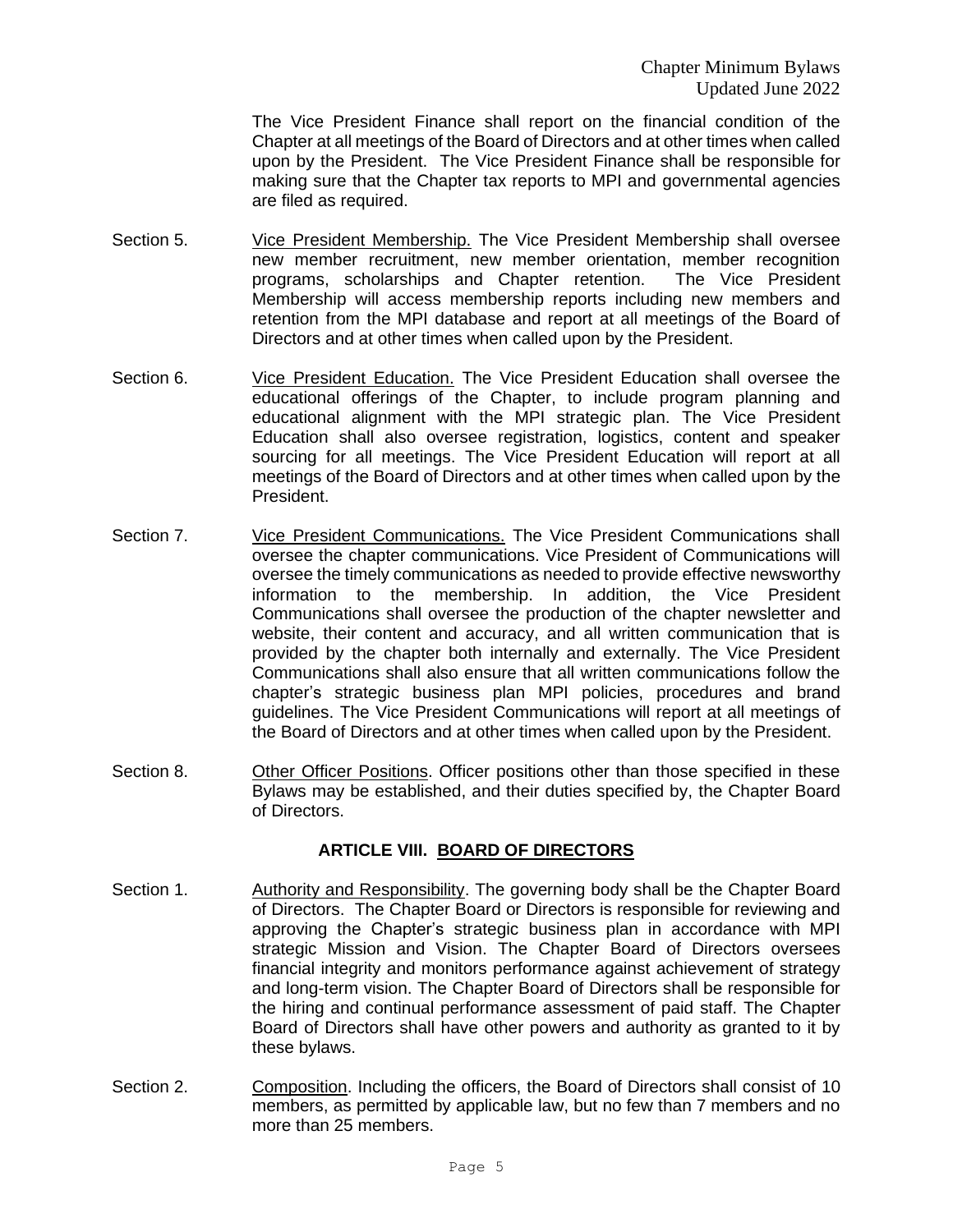- Section 3. Eligibility. Any member in good standing of MPI whose primary affiliation is with this Chapter is eligible to be a member of the Chapter Board of Directors.
- Section 4. Nomination and Election. Nominations will be made in accordance with bylaws.
- Section 5. Term of Office and Re-election. Directors not defined as officers in Article VI, Section 1 take office July 1 and will be elected for a one (1) year term or until their successors assume office. After serving one term, Directors may be reelected for up to two (2) additional one year terms, and after three (3) consecutive one year terms they will not be eligible to serve in the same office until at least one (1) year has elapsed from the expiration of the prior term. If selected to fill an unexpired one year term, such term shall not be considered for such purposes of determining eligibility for re-election. Directors may serve a maximum of six (6) consecutive years on the Board unless they have been elected to an officer position.
- Section 6. Vacancies and Removals. The Board of Directors, in its discretion, may fill any vacancy occurring on the Chapter Board of Directors. A Director so selected by the Chapter Board of Directors to fill a vacancy shall serve until the end of the fiscal year and until a successor is duly nominated and elected in accordance with these bylaws. In the event a vacancy occurs after the nominating process is closed but before the end of the fiscal year, a person so selected to fill a vacancy shall serve until the end of the next fiscal year and until a successor is duly nominated and elected by the membership in accordance with these bylaws. The voting membership, at their discretion, by the affirmation vote of two thirds (2/3) of its members voting, may remove any director for cause.
- Section 7. Meetings. Meetings of the Chapter Board of Directors are to be held at least 6 times per year at times and places as determined by the Chapter Board of Directors and except for executive sessions will be open for attendance by any MPI Member in good standing whose primary affiliation is with this Chapter. Notice of each meeting shall be given to all directors and members not less than five (5) days nor more than sixty (60) days before the meeting is to be held. Special meetings of the Chapter Board of Directors may be called by the President at the request of any six (6) members of the Chapter Board of Directors, by notice sent to each member of the Board of Directors, not less than five (5) days nor more than sixty (60) days before the meeting is to be held.
- Section 8. Voting. Voting rights of a Director shall not be delegated to another nor exercised by a proxy.
- Section 9. Quorum. A majority of the Chapter Board of Directors constitutes a quorum for the transaction of the business of the Chapter Board of Directors.
- Section 10. Absences. Any director, including elected officers, who has been absent from one (1) regular meeting of the Chapter Board of Directors shall request an excused absence from the president. If the director misses the next Chapter Board of Directors meeting, the director shall be deemed to have resigned from the Chapter Board of Directors and the vacancy shall be filled as provided by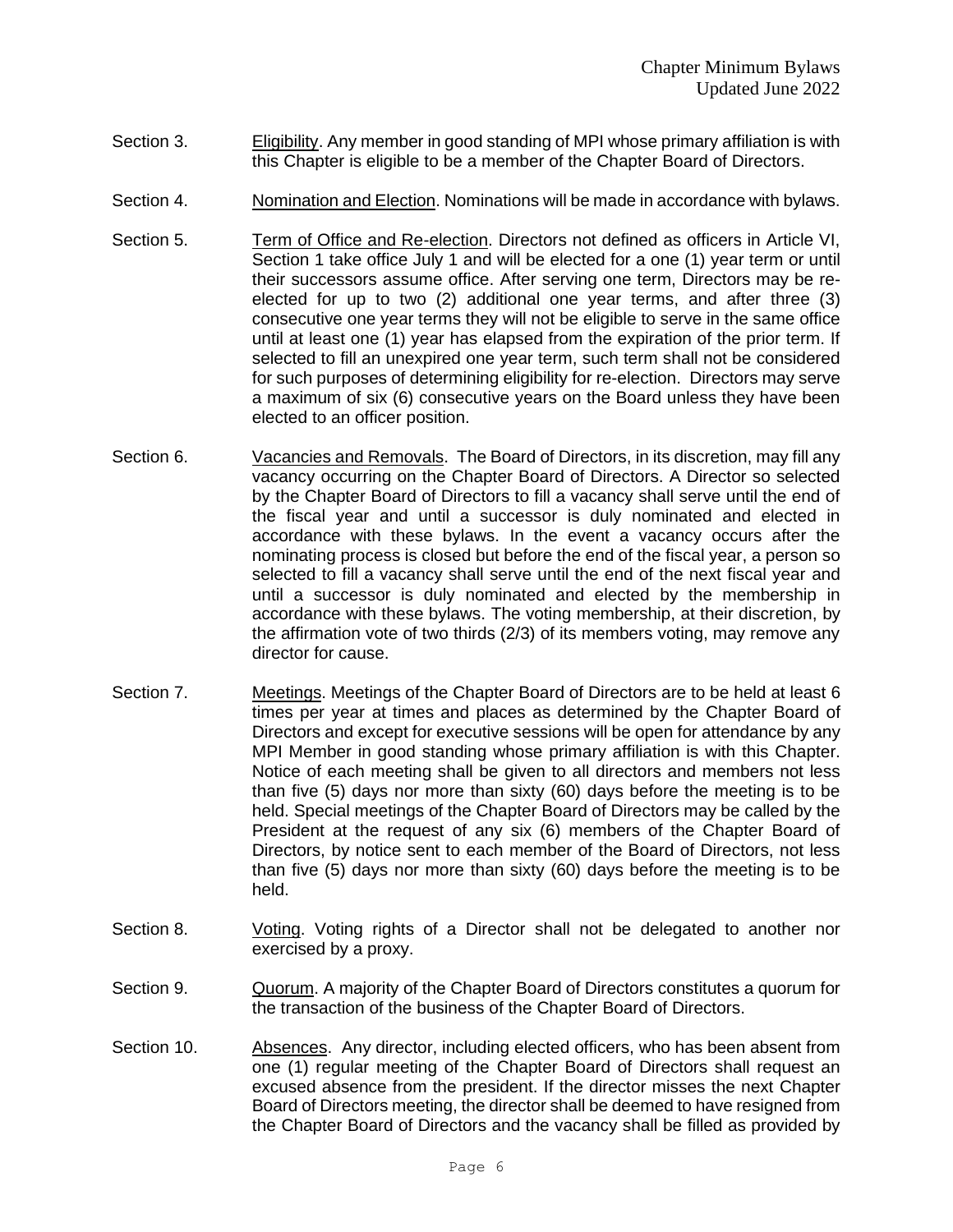these bylaws, unless a further excused absence for extraordinary reasons shall be granted by the Chapter Board of Directors.

Section 11. Compensation. Directors and Officers shall not receive any compensation for their service as an MPI Chapter Director of Officer, but they may be reimbursed for reasonable expenses incurred in the performance of their duties to the Chapter in accordance with such policies approved by the Chapter Board of Directors. The term "compensation" means direct or indirect remuneration, including gifts and benefits that are not insubstantial.

## **ARTICLE IX. EXECUTIVE COMMITTEE**

- Section 1. Authority and Responsibility. At its option, the Chapter may choose to establish an Executive Committee. The Executive Committee may act in place of the Chapter Board of Directors between Board Meetings on all matters, except those specifically reserved to the Chapter Board of Directors by these Bylaws, pursuant to delegation of authority to such committee by the Chapter Board of Directors. Actions of the Executive Committee shall be reported to the Chapter Board of Directors for ratification by mail, facsimile, electronic media or at the next Chapter Board of Directors meeting.
- Section 2. Composition. The Executive Committee of the Chapter shall be the President. President-elect, Immediate Past President, Vice President Finance, Vice President Membership, Vice President Education, and Vice President Communications, and may include any such additional members as the Chapter Board of Directors may designate.
- Section 3. Vacancies. Any vacancy occurring on the Executive Committee shall be filled in the manner as prescribed in Article VI, Section 6 of these Bylaws. Any Executive Committee member appointed to fill a vacancy shall serve the unexpired term.
- Section 4. Meetings. The Executive Committee meets at the call of the President or at the request of two (2) members of the Committee.
- Section 5. Quorum. A majority of the Executive Committee constitutes a quorum for the transaction of business of the Executive Committee.

## **ARTICLE X. OTHER COMMITTEES**

Section 1. Audit and Finance Committee. If the Chapter has chosen to establish an Executive Committee, the Executive Committee shall also serve as an Audit and Finance Committee. Otherwise, the Chapter Board of Directors shall establish an Audit and Finance Committee, which shall be chaired by the Vice President Finance or such other person as shall be designated by Chapter Board of Directors, which shall have such other members as may be appointed by the President, and which shall assist the Chapter Board of Directors in fulfilling its oversight responsibilities relating to the quality and integrity of the Chapter's financial reporting processes and accounting practices and the performance, qualifications, and independence of the Chapter's independent auditors.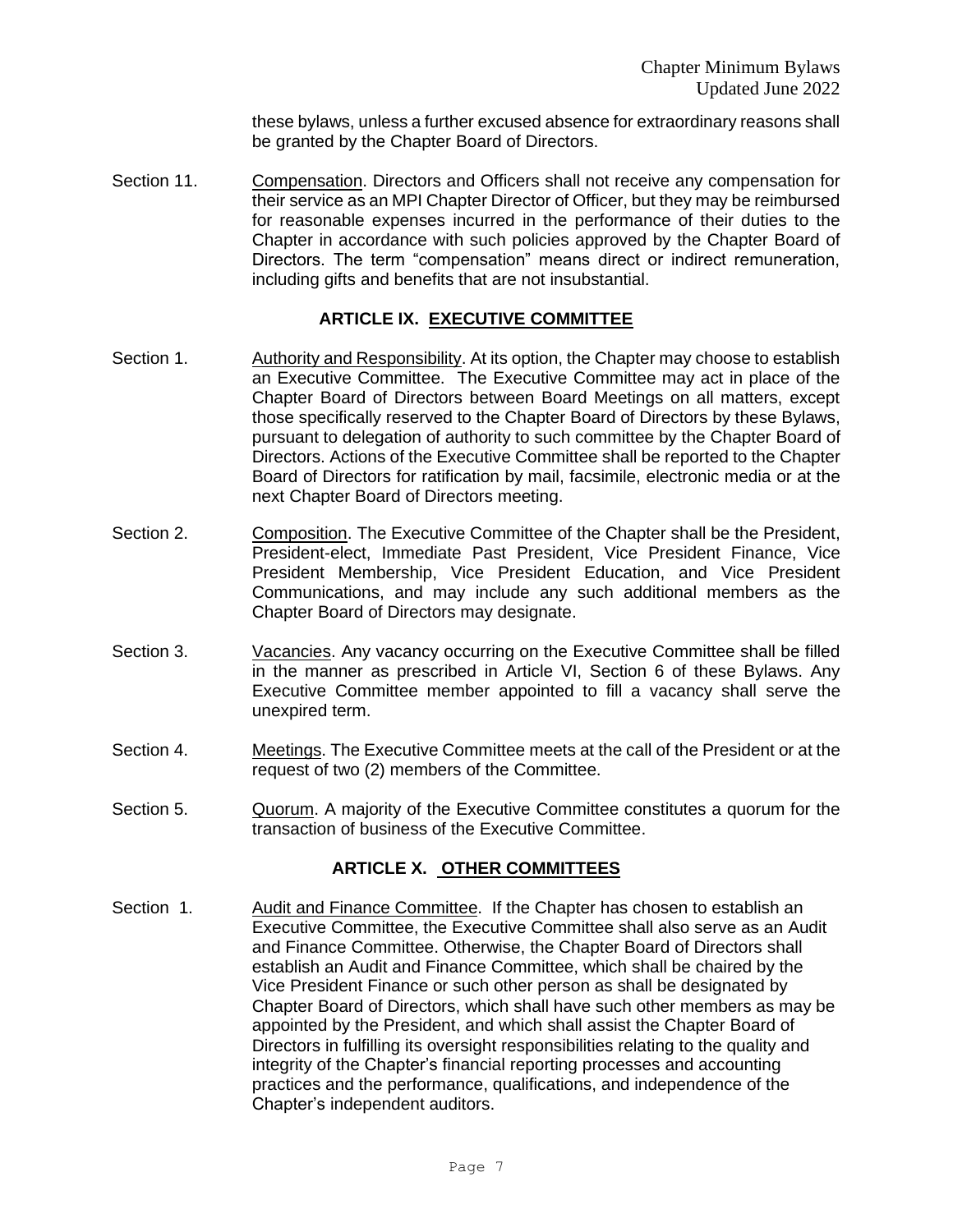- Section 2. Governance and Nominating Committee. The Governance and Nominating Committee shall assist the Chapter Board of Directors in fulfilling its oversight responsibilities relating to developing and implementing sound governance policies as well as a nomination process for directors and officers. It shall be chaired by the Immediate Past President. The President-Elect shall serve as a non-voting member of the committee. The remaining members of the Governance and Nominating Committee shall be appointed by the President, who may not serve as a member of the committee, with the approval of the Chapter Board of Directors. There shall be no fewer than five (5) members, including the Immediate Past President as chairman. No current candidates for officer or director positions may serve on the Governance and Nominating Committee. The Nominating Committee shall be in place no later than October 31 with a final slate submission to MPI by March 1.
- Section 3. Special Committees. The President, in accordance with the policies approved by the Chapter Board of Directors, shall appoint such other committees, subcommittees, or task forces as are necessary and which are not in conflict with other provisions of these Bylaws. The duties of such committees shall be prescribed by the Chapter Board of Directors.

### **ARTICLE XI. PAID STAFF ADMINISTRATORS**

Section 1. **Paid staff administrators may be hired by the Chapter Board of Directors to** serve assist in Chapter activities. The terms and conditions of such engagement shall be as specified by the Chapter Board of Directors and shall be set forth by contract. Engaging and terminating the paid staff administrator shall require a two-thirds (2/3) vote of the Chapter Board of Directors and shall be in accordance with the applicable services contract. Paid staff administrators must adhere to the standards and qualifications established by MPI.

## **ARTICLE XII. FINANCE**

- Section 1. Fiscal Year. The fiscal year of the Chapter shall be July 1 June 30.
- Section 2. **Insurance. The Chapter shall maintain General Liability, Directors & Officers** Liability, Employment Practice Liability insurance.
- Section 3. Budget and Annual Financial Reports. With recommendation of the Audit and Finance Committee, the Chapter Board of Directors in advance of the next fiscal year shall adopt an annual operating budget covering all Chapter activities. The Vice President Finance shall furnish a financial report for the fiscal year just completed to the Board of Directors, MPI and the Chapter membership within ninety (90) days following the end of each fiscal year.
- Section 4. Audit. The accounts of this Chapter shall be reviewed not less than annually by a Certified or Chartered Public Accountant or a committee of no fewer than two qualified individuals who do not have any financial authority within the Chapter and who shall be recommended by the Chapter Board of Directors within thirty (30) days following the completion of each fiscal year.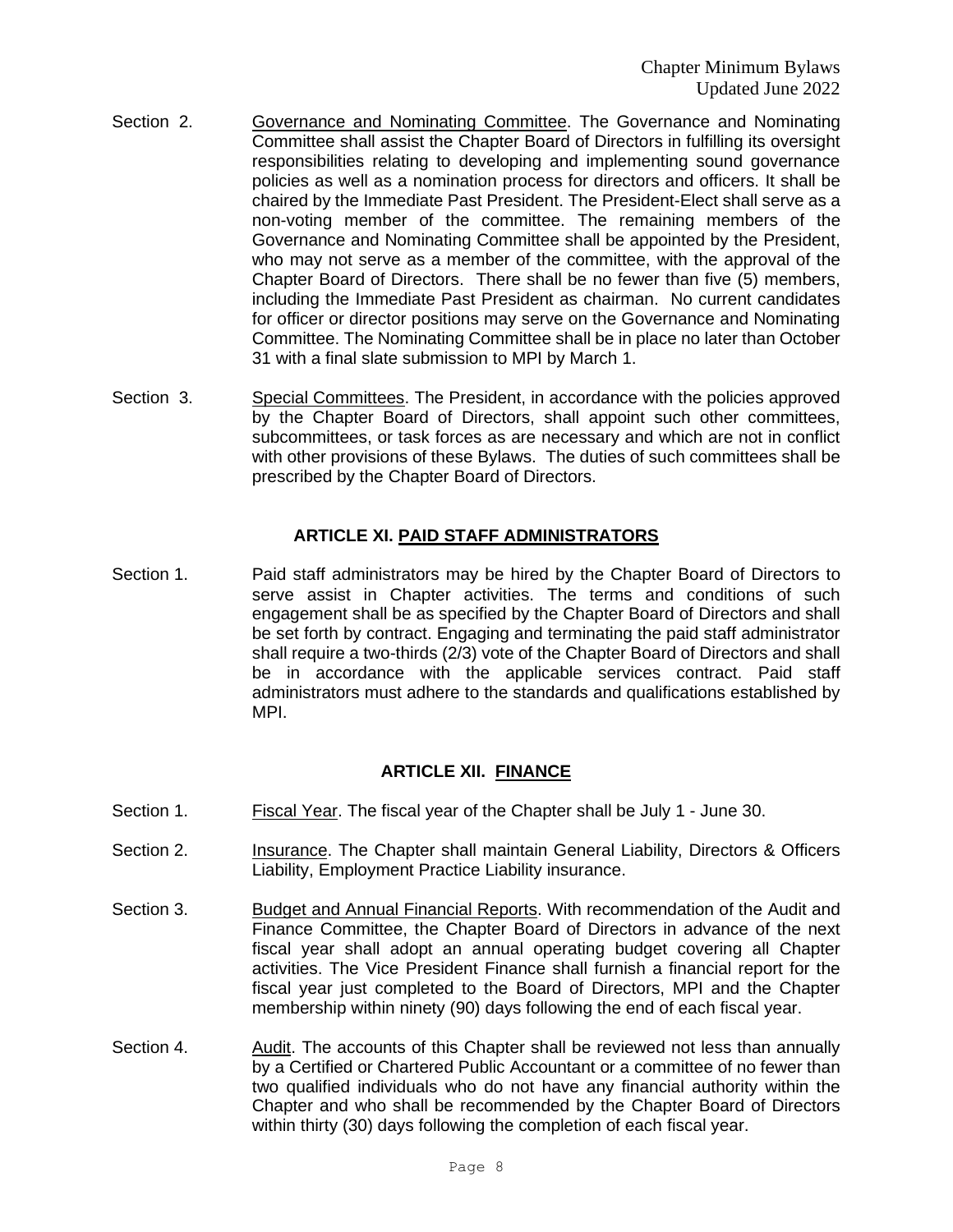- Section 5. Loans. The Chapter shall note make any loans to any of its Directors of Officers.
- Section 6. Contracts. Approval of the Chapter Board of Directors is required to enter into any financial obligation, or a series of related financial obligations, on behalf of the Chapter in excess of the approved Annual Budget. All contracts must be signed by both the Chapter President and VP of Finance.

#### **ARTICLE XIII. MISCELLANEOUS**

- Section 1. Operation and Use of Funds. The Chapter shall be organized and operated within the meaning of Section 501 (c) (3) of the US Internal Revenue Code of 1986 as amended (or the corresponding provision of the applicable tax-exempt law), and in accordance with the laws of any jurisdiction in which the Chapter is organized. No part of the net earnings of the Chapter shall inure to the benefit of, or be distributable to, any director, officer, member or other private person, except that the Chapter shall be authorized and empowered to pay reasonable compensation for services rendered and to make payments and distributions in furtherance of its tax-exempt purpose.
- Section 2. Dissolution. Funds are to be used only to accomplish the objectives and purposes specified by the Chapter and no part of such funds shall inure or be distributed to Chapter members. On dissolution of the Chapter or a determination by MPI that the Chapter is no longer eligible to be an MPI chapter, any funds (after paying or making provision for the payment of all the liabilities of the Chapter) and all records/files are to be returned to MPI and the Chapter shall no longer indicate or imply any affiliation with MPI.
- Section 3. Political Activities. The Chapter shall not contribute any of its earnings or property or provide any endorsement or service for any political candidate, committee, party or organization. The Chapter shall not carry on propaganda or otherwise attempt to influence legislation, and the Chapter shall not participate in, or intervene in (including the publishing or distribution of statements) any political campaign on behalf of or in opposition to any candidate for public office.
- Section 4. MPI Bylaws. Where there is a conflicting provision in these bylaws with the provision of the MPI bylaws, or where there is a provision in the MPI bylaws that applies to a situation where these bylaws are silent, then the MPI bylaws shall control.
- Section 5. Indemnification. To the fullest extent allowed by the laws governing the Chapter, the Chapter shall indemnify any person who was or is a party, or is threatened to be made a party to any threatened, pending or completed action, suit or proceeding, whether civil, criminal, administrative or investigative (other than an action by or in the right of the Chapter) by reason of the fact that he or she is or was a director, officer, employee or agent of the Chapter, or who is or was serving at the request of the Chapter as a director, officer, employee or agent of another corporation, partnership, joint venture, trust of other enterprise, against expenses (including attorneys' fees), judgments, fines and amounts paid in settlement actually and reasonably incurred by such person in connection with such action, suit or proceeding, if such person acted in good